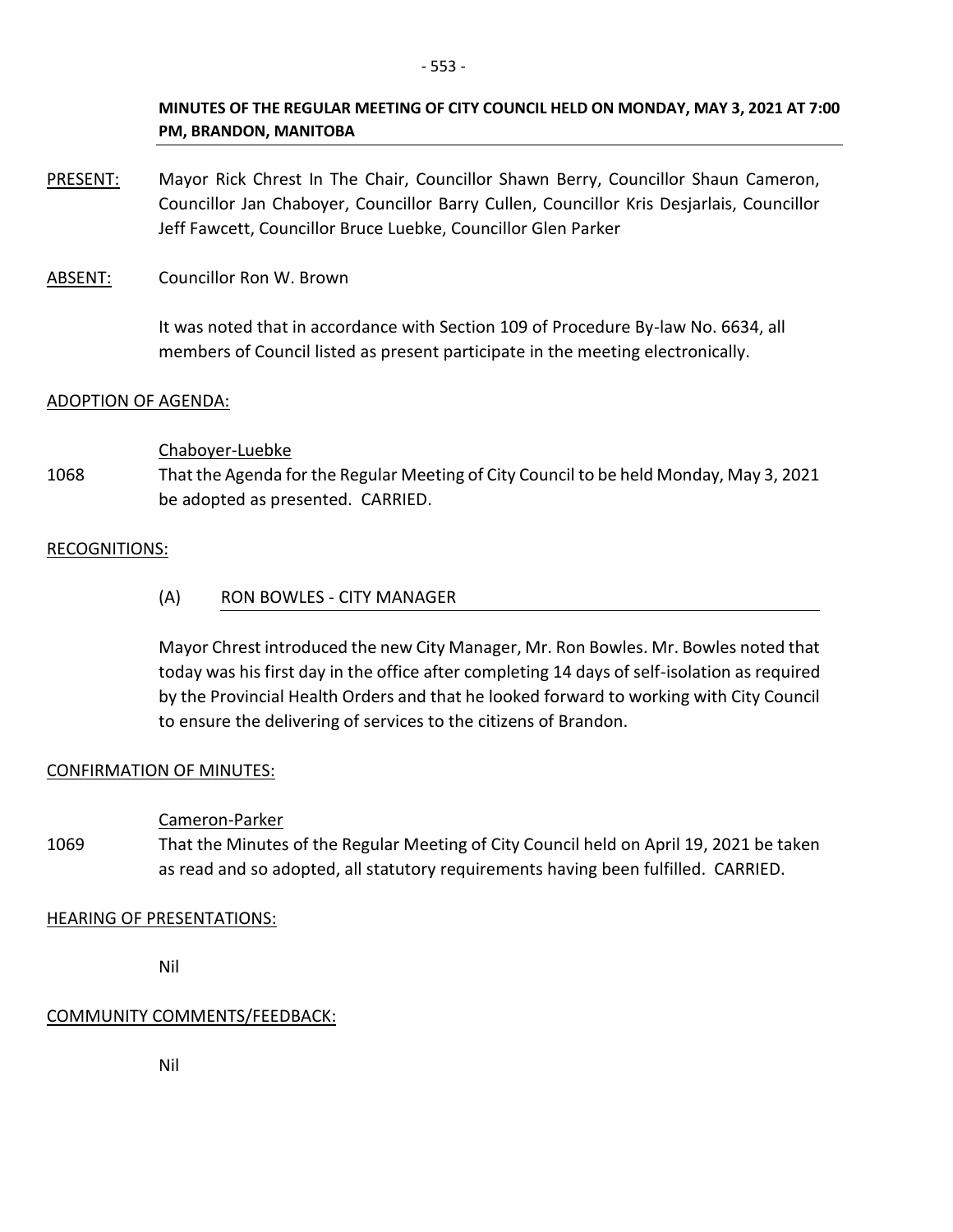#### HEARING OF DELEGATIONS:

# (A) STEVE MCMILLAN, VBJ DEVELOPMENTS LTD. - REZONING APPLICATION FOR 1501 MORELAND AVENUE

Steve McMillan, on behalf of VBJ Developments Ltd., appeared before City Council with respect to the rezoning application for 1501 Moreland Avenue. Mr. McMillan spoke to the items of contention within the development agreement, with the major issue being the contribution for oversized infrastructure for land drainage. He raised concerns regarding the recommended size of the drainage pipe and the City's drainage plan for the north hill. Mr. McMillan also raised minor concerns with other conditions in the development agreement, referencing the 3m tree buffer zone, sodding of the swales, and the number of boulevard trees required.

Mr. McMillan indicated 7 units were approved under the Manitoba Affordable Housing Initiative Program subject to construction of the units being completed by March 2022. He concluded by indicating that if the items of contention were not addressed, it would result in delays to the rezoning application required for the project.

#### Fawcett-Parker

1070 That the presentation by Steve McMillan of VBJ Developments with respect to rezoning application for 1501 Moreland Avenue be received. CARRIED.

#### PUBLIC HEARINGS:

Nil

#### COMMUNICATIONS & PETITIONS:

Nil

#### COMMITTEE REPORTS:

| (A) | AGE FRIENDLY COMMITTEE | VERBAL | MAY 3, 2021 |
|-----|------------------------|--------|-------------|
|-----|------------------------|--------|-------------|

Councillor Chaboyer provided a verbal update on behalf of the Age Friendly Committee. She noted the committee had recently welcomed three new members and had met with senior City administration to seek collaborative community opportunities. She provided information on a new resource published in partnership with Economic Development Brandon and the Brandon University Psychiatric Nursing program to support individuals relocating from rural to urban areas.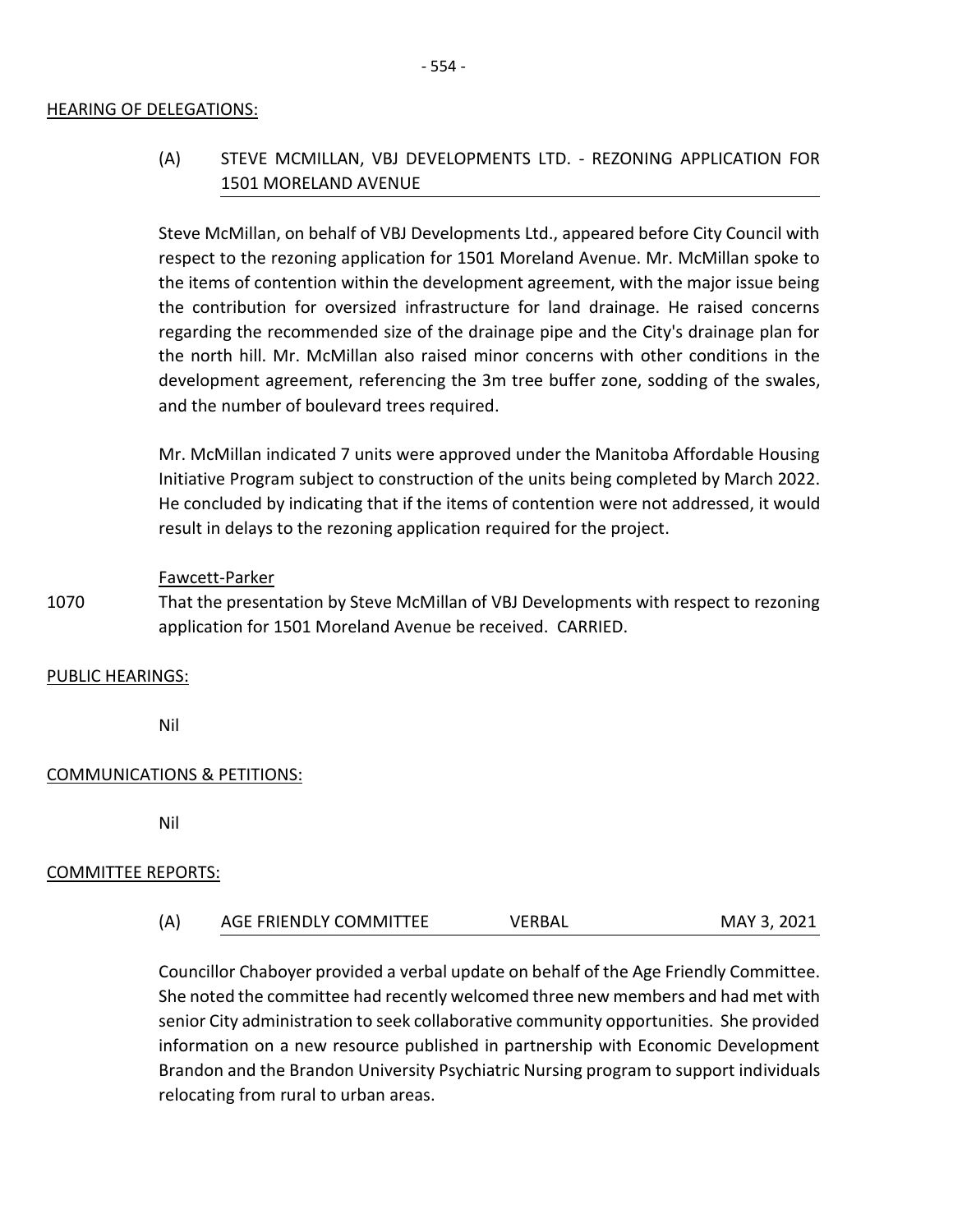She highlighted the Committee's Action Plan to address the eight domains in age friendly communities, their social media page, and participation in a television series with Westman Media. Councillor Chaboyer advised that Age Friendly Manitoba was requesting short stories from the public to foster intergenerational solidarity and inclusivity. She thanked the City of Brandon for the design and implementation of the new age and environmentally friendly pedestrian crosswalk located at the intersection of 34th Street and Lakeview Drive.

#### Chaboyer-Cameron

1071 That the report of the Age Friendly Committee be received. CARRIED.

#### ENQUIRIES:

#### (200) PUBLIC ACCESS TO KEYSTONE CENTRE URBAN FOREST

Councillor Chaboyer noted that many residents enjoyed accessing the urban forest on the Keystone Centre grounds for walks or picnics and enquired if same was still accessible providing COVID protocols were being followed.

At the request of His Worship the Mayor, the City Manager responded that the Keystone Centre grounds were open for public use provided the Provincial Public Health restrictions for outdoor public space gatherings were being followed. He reminded those using the grounds to pick up any garbage and clean up after their pets.

#### (201) POTENTIAL FOR HIGH GROUND WATER IN GREEN ACRES WARD

Councillor Chaboyer noted that the Green Acres Ward was subject to high ground water very quickly during a significant rain event and enquired if extra pumps and operators were ready to go should such an event happen.

At the request of His Worship the Mayor, the City Manager responded that all cityowned pumps had been inspected and were ready for deployment and more could be brought in from external sources should they be needed. He confirmed that seasonal staff designated to work through drainage maintenance and improvement tasks were also in place.

#### ANNOUNCEMENTS:

### VACCINE ELIGIBILITY IN THE CITY OF BRANDON

Councillor Parker announced that eligibility for the COVID-19 vaccine had now been expanded to include all residents of the Riverview and Green Acres Wards over the age of 18 years.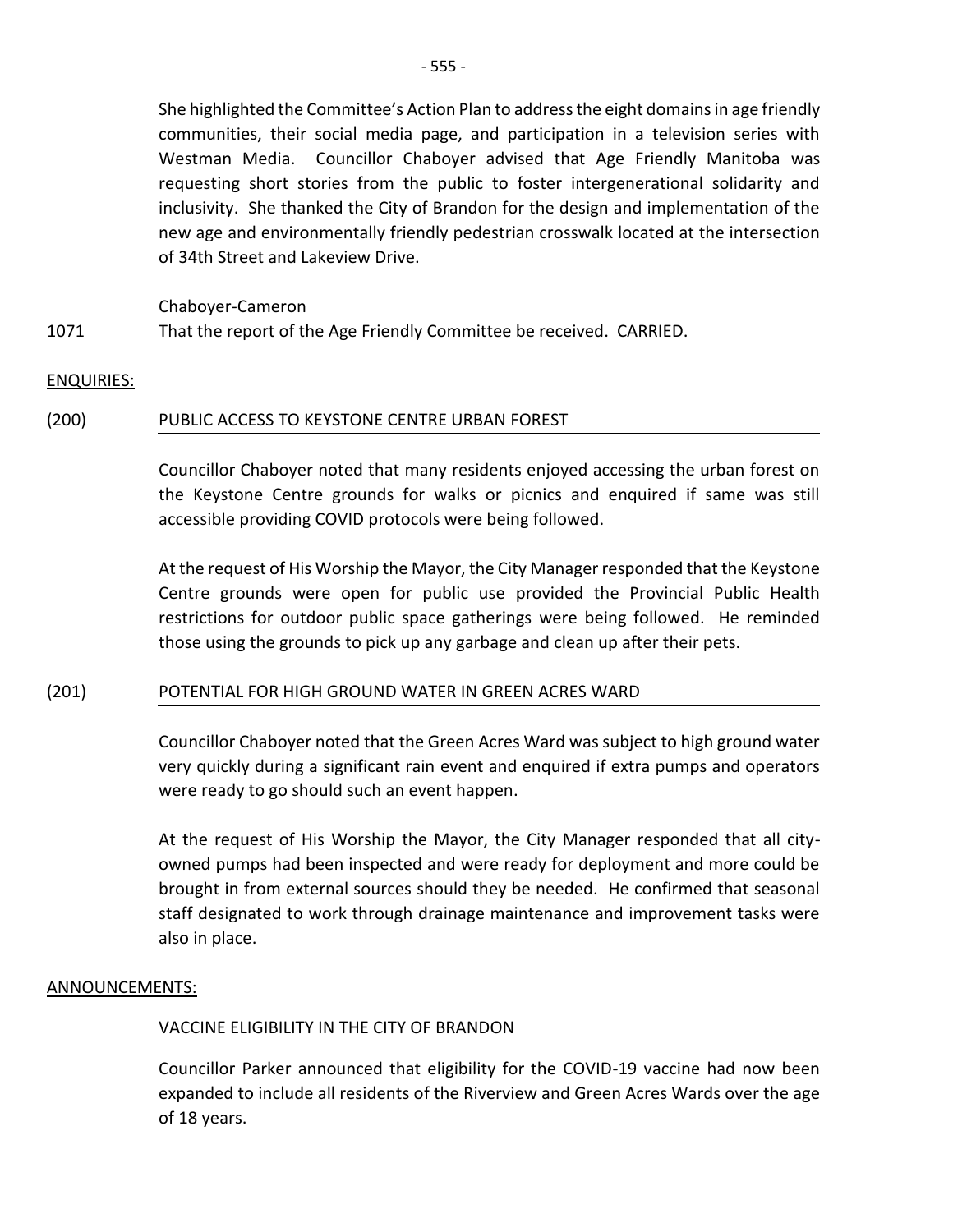He stated that the vaccination process, including scheduling of an actual appointment, was easy to maneuver through and encouraged everyone to get vaccinated as soon as possible.

### MARK SALER AND GRIZZLY THE THERAPY DOG

Councillor Cameron announced that local resident, Mark Saler and Grizzly, his 150 lb. St. Bernard licensed therapy dog, had been donating stuffed St. Bernard puppies to children in local hospitals. He explained that for the past 6 years, Mark and Grizzly had volunteered weekly at local hospitals and care homes; however, their visits had been paused due to COVID-19. Councillor Cameron advised that the stuffed puppies were available for purchase at Heritage Co-op locations and from May 3-14, 2021, and for every puppy sold, one would be donated to a local hospital.

# NATIONAL DAY OF AWARENESS OF MURDERED OR MISSING INDIGENOUS WOMEN AND GIRLS - MAY 5, 2021

Councillor Desjarlais announced that Wednesday, May 5, 2021 was the National Day of Awareness of Missing or Murdered Indigenous Women and Girls (MMIWG) in Canada and the United States. He explained that on this day, also known as Red Dress Day, red dresses were worn or hung as a reminder of all of the missing and murdered Indigenous women and girls. Councillor Desjarlais encouraged solidarity and support of this significant national day in recognition of MMIWG.

### MEADOWS-WAVERLY WARD BY-ELECTION - MAY 5, 2021

Councillor Fawcett announced that the Meadows-Waverly Ward 5 By-election was being held on Wednesday, May 5, 2021. He noted that the three polling stations in the Ward were open from 8:00 a.m. to 8:00 p.m. on that day and encouraged all eligible voters to get out and vote.

### GENERAL BUSINESS:

### (A) ADDITIONAL FUNDING FOR FLOOD PROTECTION PROGRAM

Submitted for consideration was a report from the Director of Planning and Buildings dated April 22, 2021 with respect to the above.

### Berry-Chaboyer

1072 That an additional \$200,000 be allocated to the 2021 Flood Protection Subsidy Program for the installation of sump pumps and backwater valves;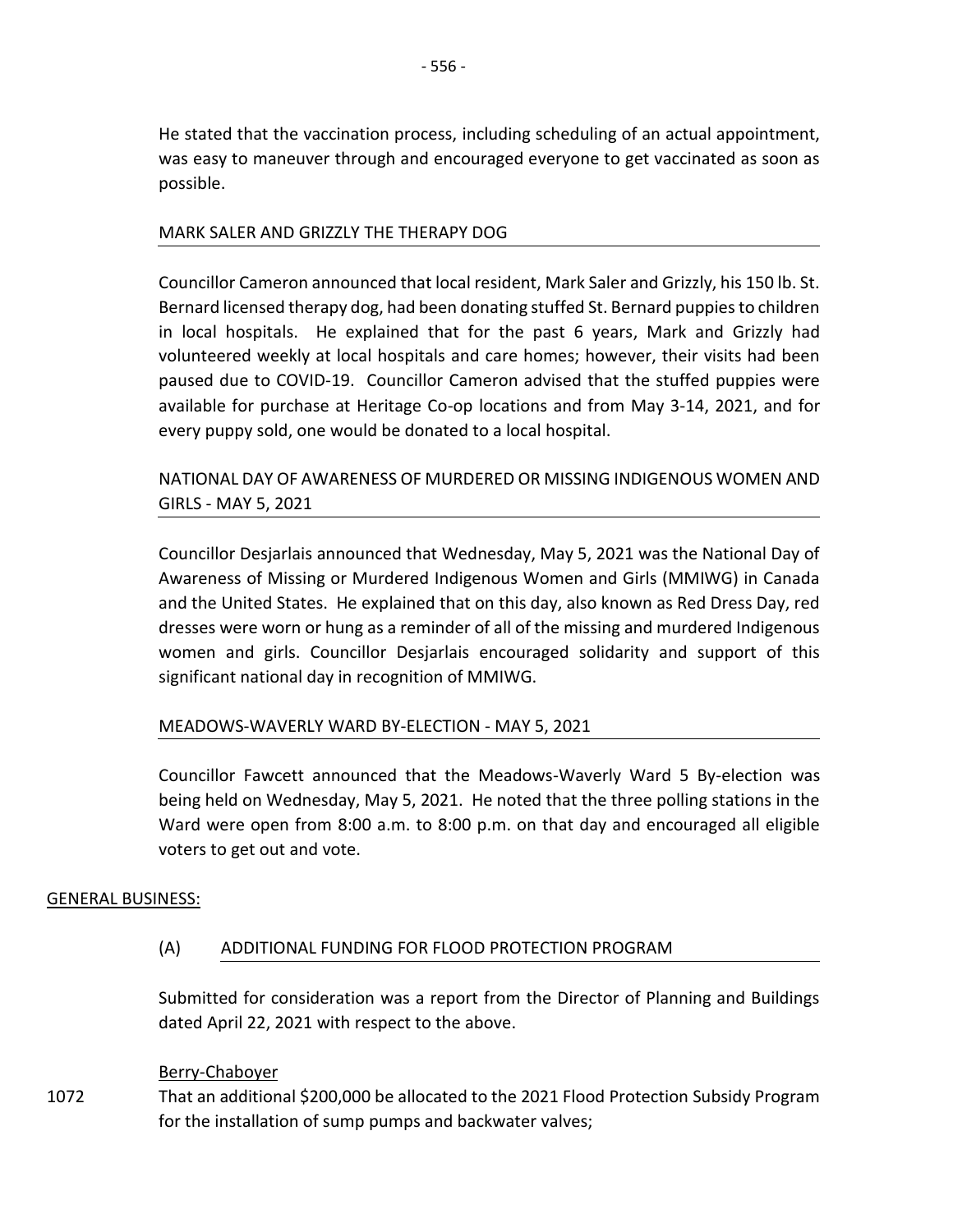and further, that said funds be expended from the Water Distribution Reserve. CARRIED.

### (B) APPLICATIONS TO MUNICIPAL SERVICE DELIVERY IMPROVEMENT PROGRAM

Submitted for consideration was a report from the General Manager of Corporate Services dated April 27, 2021 with respect to the above.

### Fawcett-Parker

- 1073 That the following applications for the Province of Manitoba Municipal Service Delivery Improvement Program (MSDIP) be supported by the Council of the City of Brandon:
	- 1. Fleet Services Operational Audit
	- 2. Access Transit System Review

3. Cleaning Services Review CARRIED.

# (C) CODE OF CONDUCT FOR CITIZEN APPOINTEES TO COUNCIL BOARDS, COMMISSIONS AND COMMITTEES

City Council considered a report from Councillor Bruce Luebke dated April 12, 2021 with respect to the above and in accordance with his notice of motion given at the regular meeting of City Council held April 6, 2021.

# Luebke-Cameron

1074 That the Code of Ethical Conduct for boards, commissions and committees be adopted whereby execution of same shall be required upon commencement of any term of office by all citizen members appointed to boards, commissions and committees established by the Council of the City of Brandon. CARRIED AS AMENDED.

### AMENDMENT

Desjarlais-Chaboyer

- 1075 That the motion be amended by deleting in the 2nd clause the words: "or required". CARRIED.
	- (D) LEAVE OF ABSENCE COUNCILLOR R. BROWN

Considered was a report from the Director of Legislative Services dated April 22, 2021 with respect to the above.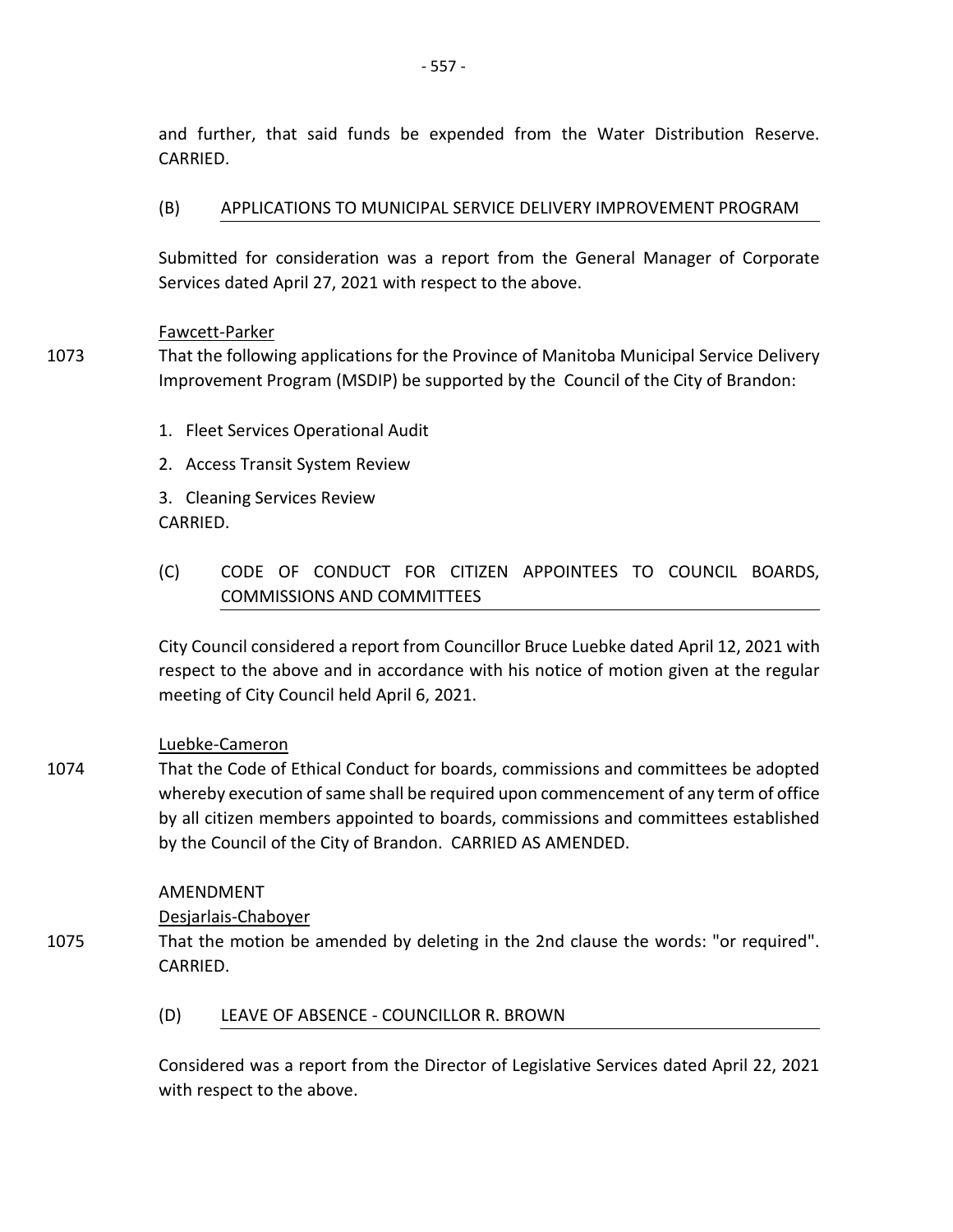Fawcett-Berry

- 1076 That an unpaid leave of absence until further notice by Councillor Ron Brown from his duties as councillor for the City Council be approved. CARRIED.
	- (E) TENDER 2021 CONTRACT B1 UNDERGROUND WORKS

Submitted for consideration was a report from the Director of Engineering dated April 28, 2021 with respect to the above.

### Fawcett-Luebke

1077 That the low bid submitted by Allen & Bolack Excavating Ltd. to carry out 2021 Contract B1 – Underground Works, as per tender and specifications, at a cost of \$489,672.26 (net of GST) be accepted;

> and further, that \$270,000 be authorized to be expended from the Water Distribution Reserve for the Victoria Avenue Watermain Valve Replacement project. CARRIED.

### BY-LAWS:

NO. 7269 TO REZONE PART OF THE PROPERTY LOCATED AT 1501 MORELAND AVENUE FROM DEVELOPMENT RESERVE ZONE TO RESIDENTIAL MODERATE DENSITY, PARKS AND RECREATION AND OPEN SPACE ZONES

> City Council considered a report from the Legislative Services Office dated April 23, 2021 with respect to the above.

### Fawcett-Cullen

- 1078 That consideration of By-law No. 7269 to rezone part of the property at 1501 Moreland Avenue (Parcels 1/2, Plan 1694 BLTO) be deferred to the May 17, 2021 Council meeting. CARRIED.
- NO. 7296 TO REZONE PROPERTIES LOCATED AT 1528 AND 1534 PRINCESS AVENUE AND 211 -16TH STREET FROM RESIDENTIAL LOW DENSITY AND COMMERICAL GENERAL ZONES TO DOWNTOWN MIXED USE ZONE

Considered was a report from the Legislative Services Department dated April 16, 2021 with respect to the above.

# <sup>1079</sup> Desjarlais-Cameron

That By-law No. 7296 to rezone properties located at 1528 & 1534 Princess Avenue and 211 - 16th Street (Ely 80 feet of Lots 21 to 24 both inclusive and Lot 25 Exc the Sly 13 feet, Block 49, Plan 2 BLTO) from Residential Low Density (RLD) and Commercial General (CG) zones to Downtown Mixed Use (DMU) zone be read a second time. CARRIED.